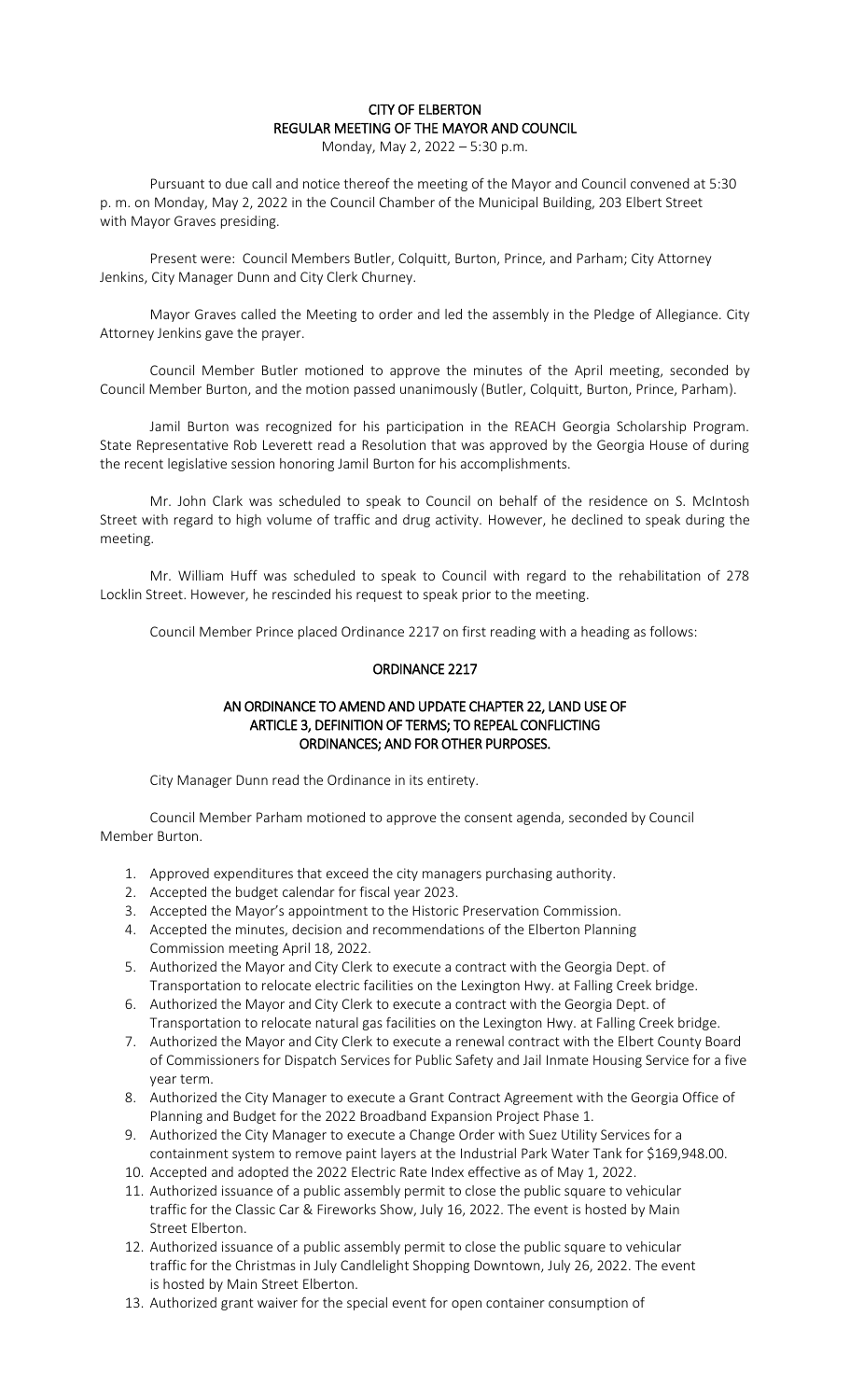alcoholic beverages on the public square for the Classic Car & Fireworks Show, July 16, 2022.

City Manager Dunn presented the following reports:

Financial Report ending March 31, 2022.

### *CITY CLERK:*

The department continues to collect delinquent Business License renewals for calendar 2022.

#### *HUMAN RESOURCES:*

The department submitted the ECG Salary Survey for 2022 as requested for all Electric Cities of Georgia members. The department submitted the Census of Governments Survey of Public Employment and Payroll for 2022 as required by the U. S. Census Bureau.

Open enrollment will be held in May for the group medical, vision and dental plans.

## *FIRE DEPARTMENT:*

The Fire Department responded to 70 Alarm Calls for the month of April, 2022. These calls consisted of 11 Vehicle Accidents, 1 Vehicle Fire, 43 Medical Emergencies, 7 False Alarms, 1 Aircraft Standby, 1 Gas Leak, 4 Service Calls, and 2 Outside Trash Fires. The department conducted 14 fire inspections, 4 Pre Plans, and issued 3 burn permits. The Fire Department attended 160 hours of out of station training.

### *BUILDING INSPECTION REPORT*

The building inspection department issued 8 permits for the month of April, 2022. Permits issued: 4 Electrical permits, 2 Building permits, and 2 Mechanical Permits. During this same period there were 4 building inspections, 5 electrical inspections, 1 sign inspections and 1 mechanical inspection along with 14 site visits.

### *POLICE DEPARTMENT:*

The Elberton Police Department released their monthly activity for the month of March 2022. The department recorded:

- 1,310 Calls for Service
	- 567 Vehicle Traffic Stops
	- 114 Incident Reports were filed
	- 459 City Court cases made
	- 22 Traffic accidents were investigated
	- 77 People were arrested for various charges
	- 17 Person was arrested for Driving under the Influence
	- 124 Department Training Hours

The Group A crimes of the (NIBRS) National Incident Based Reporting System are sent to the FBI on a monthly basis. The Group A crimes for March 2022 are as follows:

|                               | March          | February |
|-------------------------------|----------------|----------|
| Kidnapping:                   | $\overline{2}$ |          |
| Rape Offenses:                | Ω              |          |
| Robbery:                      | Ω              |          |
| Assault:                      | 10             | 4        |
| Arson:                        | 0              |          |
| Burglary:                     | 1              |          |
| Larceny/Theft:                | 9              | 12       |
| Motor Vehicle Theft:          | ∩              |          |
| Counterfeiting/Forgery        |                |          |
| Fraud Offenses:<br>3          |                | 4        |
| Stolen Property Offenses:     | Ω              |          |
| Destruction/Damage/Vandalism: | 7              | 11       |
| Drug Offenses:                | 13             | C        |
| <b>Weapons Violations:</b>    | 5              |          |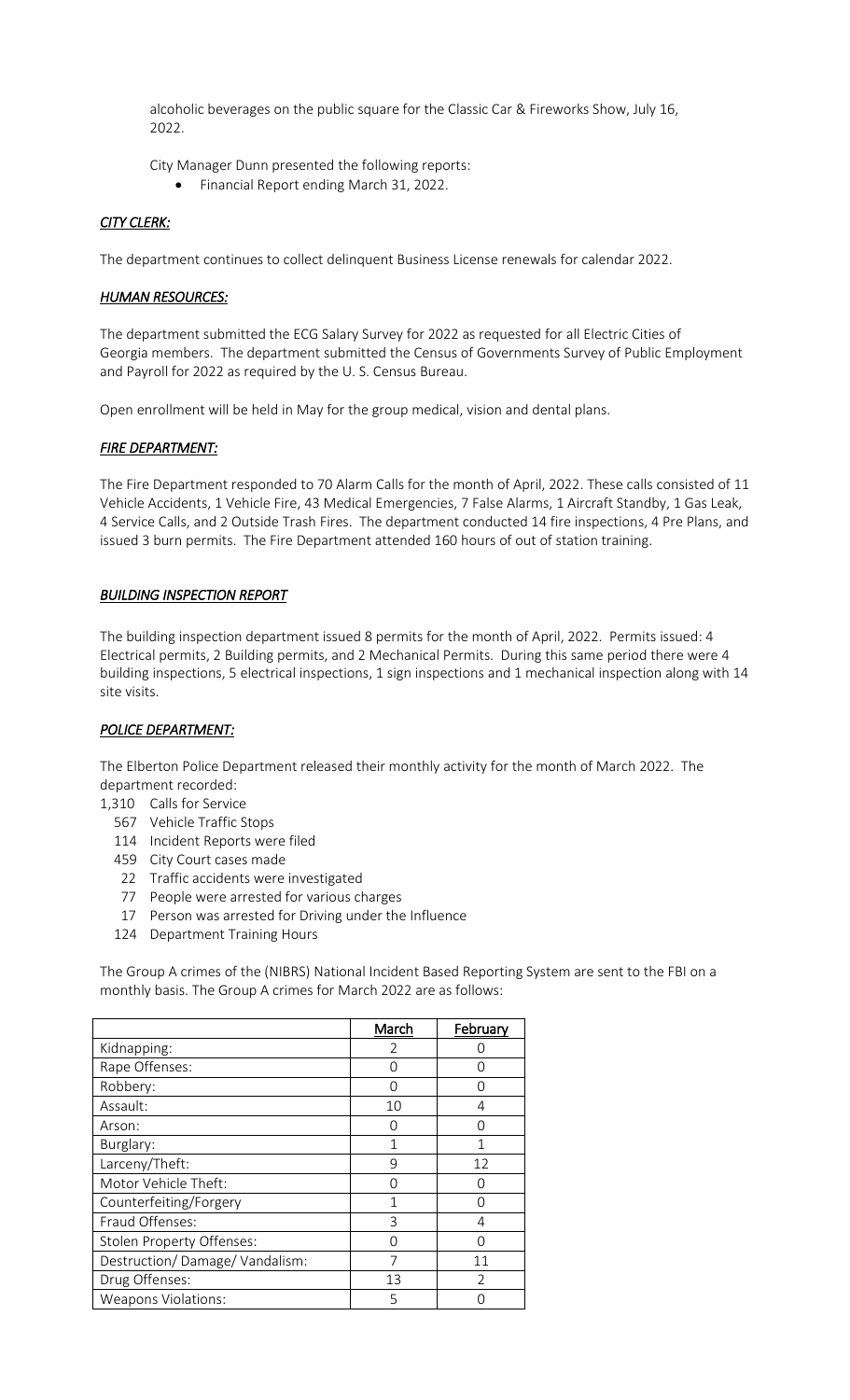| Animal Cruelty:        |  |
|------------------------|--|
| Sex Offenses:          |  |
| Prostitution Offenses: |  |

#### *WATER & SEWER:*

The crews repaired a water leak on Joru Drive. The crews installed water taps at 440 Hillcrest Avenue and 1053 Huntington Drive. The crews poured utility cuts on Waldon Way, Brookside Circle and Forest Avenue. The crews raised valve boxes on Elbert Street.

The crews cleaned and inspected check valves at Silk Mill Lift Station. The crews cleaned and inspected sewers on Wayne Street, McLendon Street and Ohio Street. The crews replaced the manhole ring and cover at intersection of Elbert Street and North Thomas Street.

The crews the control panel for the backwash tank, replaced the backwash pump with spare pump and pulled the #3 high service pump motor to be rebuilt at the Filter Plant. All of these pieces of equipment were damaged by lighting.

Construction continues at the Filter Plant on the new clearwell and high service pump station. The contractors have completed the forms for the top pour of the new clearwell. The contractors will now tie the rebar mat for the top and plan to pour concrete on May 19, 2022.

# *ELECTRIC:*

The Electric Department replaced 3 poles on Ruckersville Road. The department transferred and pulled 11 poles. The department replaced a pole on Cactus Hill Circle and replaced another one on Country Club Road. The department located all of the utilities on Sunrise Court and installed conduit for telecommunications. The department started on the Country Club Road line rehabilitation project.

## *PUBLIC WORKS:*

Along with monthly routine and maintenance activities, the Street Department replaced two pipes underneath Forest Hills Road to repair a sink hole. After the pipes were installed, the department poured concrete to fill it back in. The Street Dept. and Construction Team continued work on the picnic pavilions at the Burke Street facility throughout the month of April.

## *NATURAL GAS:*

The Natural Gas Department stripped and painted station two (Brewers Bridge Rd), station five (Old Mineral Springs Rd) and started on station 3 (Overhead Bridge) due to requirements form the PSC. The Department installed residential services on Press Mann Rd, Nickville Rd and Hartwell Hwy. The department removed a residential service on Railroad Street.

Ideal Gas Measurements completed our annual Cathodic Protection Survey. The department made two digs, one on Bowman Hwy to install a test station and one on Washington Hwy to remove a jumper wire to allow protection on a valve.

## *ELBERT THEATRE:*

There were 40 events at the Elbert Theatre & Elberton Arts Center from Mar. 26 – Apr. 25 including COE's *The Lost City* & *Sonic the Hedgehog 2* movies and annual training session; Encore Productions' *Legally Blonde Jr* rehearsals & performances and *Rex's Exes* auditions & rehearsals; and ETF's movie field trips.

Approximately 1,000 patrons visited the Elbert Theatre & Elberton Arts Center between Mar. 26 and April 25.

## *MAIN STRET ELBERTON:*

Main Street hosted the first spring festival on Saturday, April 9. Due to the extreme weather conditions the event was cut short at 2 pm. All of the vendors said that they would return for our next festival.

Main Street and the Chamber collected prefilled plastic Easter eggs from local businesses to be used at our 2<sup>nd</sup> Annual Downtown Easter Egg hunt to be held on Saturday, April 16<sup>th</sup> at 11:30am in the center of the downtown square. This event had to be canceled due to the rain. All eggs were divided up and packaged and were then donated to local families.